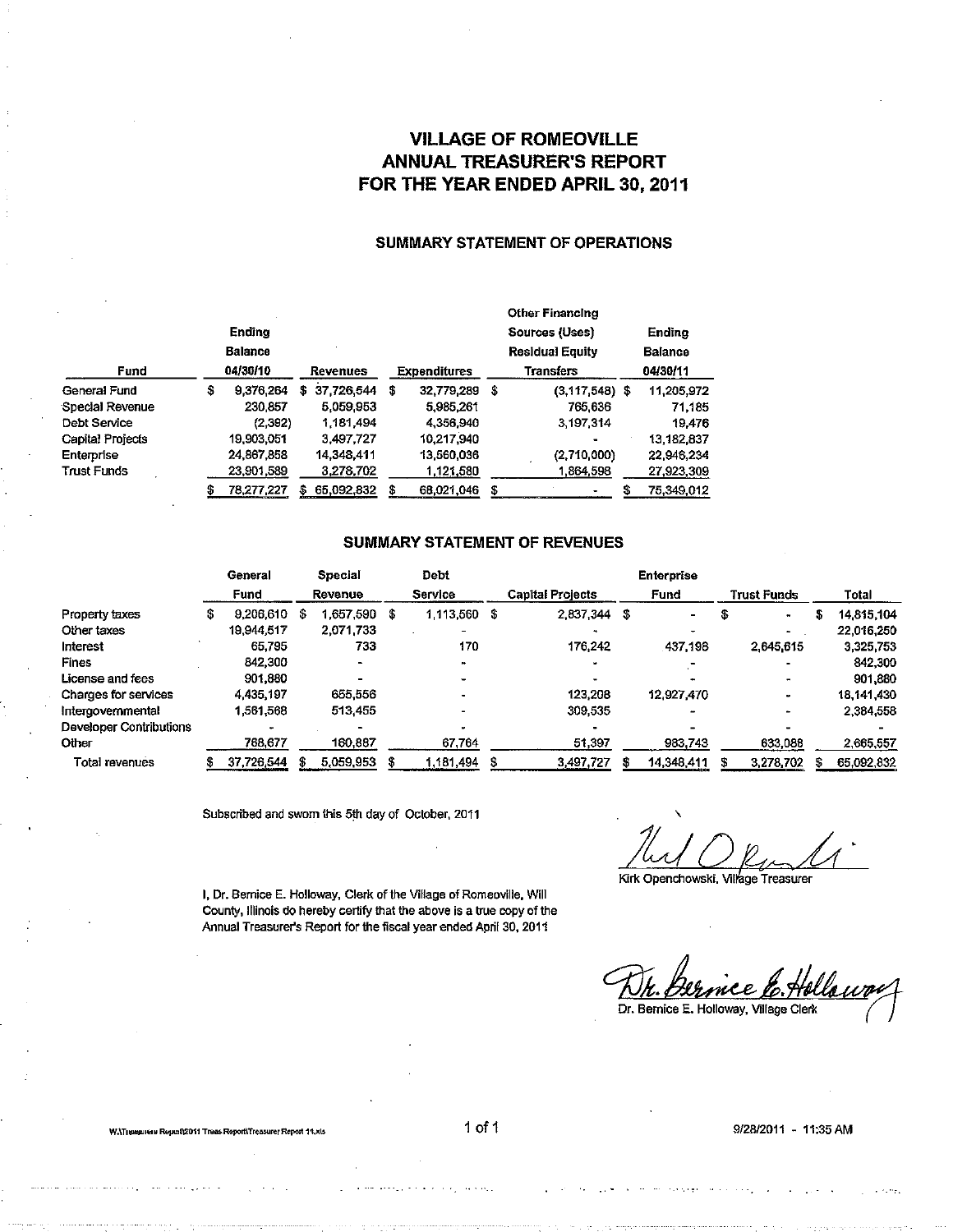A Beep LLC Abbey Paving & Sealcoating Inc. Accurate Document Destruction ACS Government Systems Adamson Industries Corp Advanced Carpet & Upholstery AFLAC AFSCME-Council 31 Air One Equipment Inc. Air Web LLC Airgas - North Central Inc. Alexander Chemical Corporation Allegra Print & Imaging Allied Landscaping Corporation Alternative Mailing Systems Amalgamated Bank of Chicago Ambius Inc. American Fire Training Systems Inc. American Legal Publishing Corp American Messaging American Security Cabinets American Stair Corporation Inc. American Water Works Assoc Ameriflex Ami Communications Andres Medical Billing Ltd Aqua Designs Enterprises Arcbridge Consulting & Training Inc. Arsenault Associates Ascher Brothers Company Inc. Associated Technical Services Assurance Safety Consulting AT&T AT & T Midwest CWO Center AT's-A-Nice Pizza Award Emblem Mfg. Co Azavar Audit Solutions B & H Foto & Electronics Corp B & R Designs B & R Repair Inc. Badger Meter Inc. Band Mans Company, The Barco Products Company Bassgar Illinois Inc./Grant's Appliances Bauer Built Incorporated Baxter & Woodman Inc. Beechen & Dill Builders Inc. Bell Land Improvement Inc. Berryman Equipment Company Inc. Bible Baptist Church Big Sky & Searchlights Inc. BLB Training/Brandon Bender Bockyn Bolingbrook Police Department Boughton Trucking & Material 3,381.59 36,82S.75 2,708.50 2,97S.OO 5,051.40 12,960.00 130,407.74 44,8S6.70 7S,667.26 648,558.56 6,S57.19 30,989.20 16,727.00 385,784.92 3,166.00 6,720,594.18 18,910.88 S,7SO.OO 12,503.04 6,183.72 3,005.00 2,800.00 3,849.SO 13,433.24 8,010.74 21,462.56 2,918.00 S,998.00 4,276.80 43,997.43 17,848.75 2,500.00 9,483.9S 41,433.9S 11,665.01 6,832.51 12,407.67 4,430.39 2,615.00 47,29S.78 169,153.78 2,867.lS S,018.51 6,250.95 11,126.04 131,023.83 180,199.08 58,724.42 8,082.22 10,054.50 3,26S.OO 4,081.20 3,600.00 45,000.00 20,471.11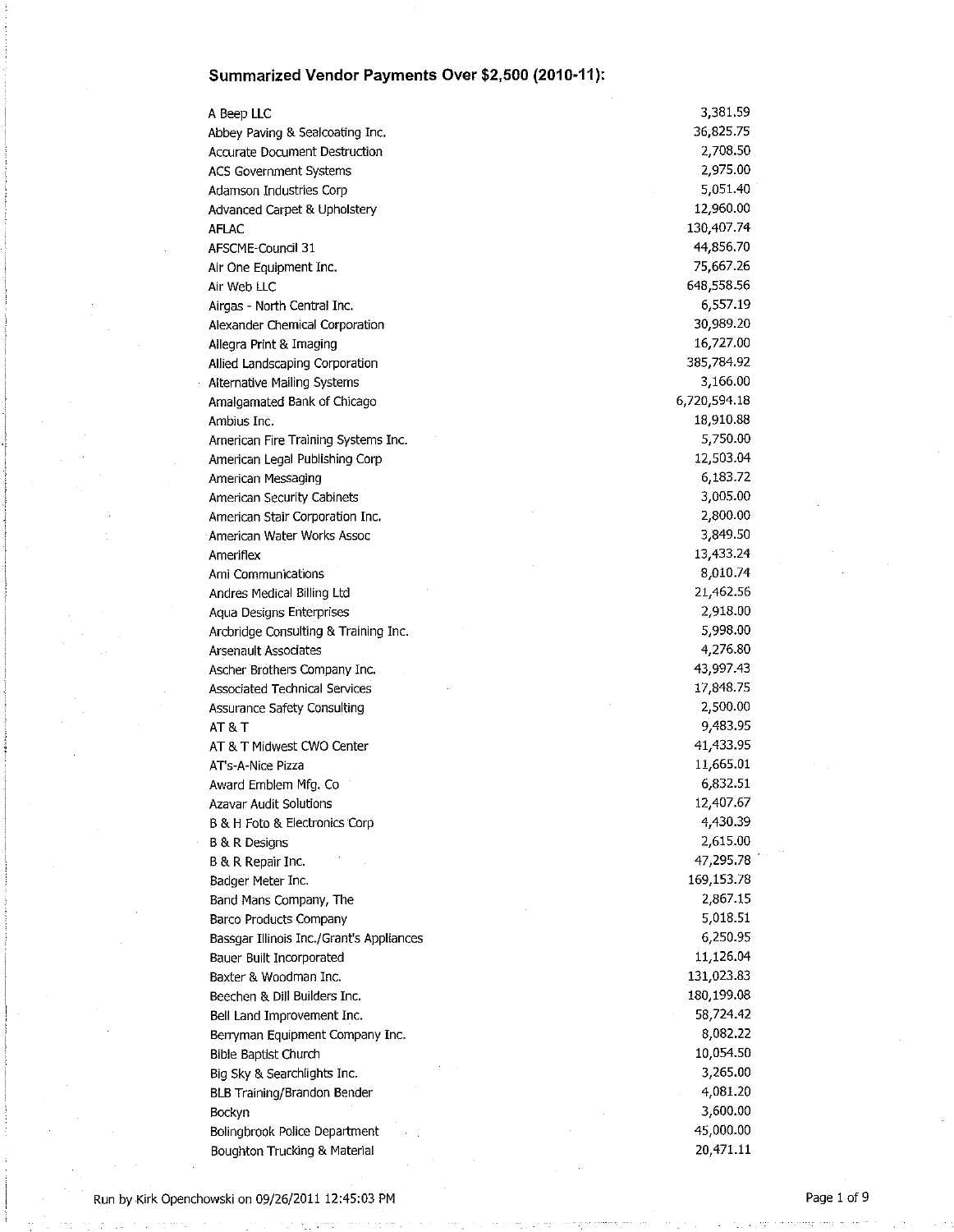| Bound Tree Medical LLC                | 8,173.78   |
|---------------------------------------|------------|
| Bradford Systems Corporation          | 7,505.00   |
| Braniff Communication Inc.            | 14,122.13  |
| <b>Brent Hassert Consulting</b>       | 38,500.00  |
| Brian T Clark/Guitar Fundamentals     | 2,903.75   |
| BSN Sports/Sports Supply Group Inc.   | 19,195.27  |
| Buikema's Ace Hardware                | 15,427.57  |
| <b>Bullex Digital Safety</b>          | 7,845.35   |
| Burge, Destoinea                      | 5,000.00   |
| <b>Business office Systems</b>        | 53,506.08  |
| C & T Construction Company            | 14,300.00  |
| Call One                              | 120,165.72 |
| Canon Financial Services Inc.         | 45,248.21  |
| Capital One Public Funding LLC        | 63,413.43  |
| Card Imaging                          | 6,217.00   |
| Cardinal Specialties                  | 3,040.88   |
| Cardmember Service                    | 96,679.15  |
| Cargill Inc.-Salt Division            | 623,192.73 |
| Carquest Auto Parts Stores            | 46,060.32  |
| Cartegraph                            | 21,265.56  |
| CBA Tire/South Chicago Bandag         | 3,925.74   |
| CDS office Technologies Inc.          | 34,898.00  |
| CDW Government Inc.                   | 40,354.97  |
| CH Johnson                            | 27,567.00  |
| Chapman and Cutler LLP                | 12,500.00  |
| Chase Bank                            | 35,421.70  |
| Chase Equipment Finance Inc.          | 90,254.41  |
| Chemical Pump Sales & Services        | 12,920.00  |
| Chicago Communication Inc.            | 186,224.98 |
| Chicago International Trucks          | 11,577.24  |
| Cintas Corporation                    | 45,445.15  |
| Cintas First Aid & Safety             | 16,732.83  |
| Citgo Petroleum Corporation           | 200,000.00 |
| Clarke Mosquito Management            | 12,294.55  |
| Coca-Cola Bottling Co-Chicago         | 11,986.93  |
| Comcast Cable                         | 6,659.99   |
| Comcast Commercial Services           | 59,418.42  |
| Commonwealth Edison                   | 349,964.44 |
| Communications Revolving Fund         | 46,145.36  |
| Community Service Council             | 10,000.00  |
| Comtech Security Inc.                 | 5,504.92   |
| Conserv Fs                            | 6,423.84   |
| Conservation Foundation, The          | 3,840.00   |
| <b>Constellation New Energy</b>       | 7,180.16   |
| Continental Construction Company Inc. | 50,400.00  |
| Continental Farms Inc.                | 80,403.54  |
| Corporate Construction Services       | 279,387.28 |
| Correct Electric Inc.                 | 3,217.51   |
| Corrpro Companies                     | 4,245.00   |
| Crescent Electric Supply Co           | 4,011.98   |
| Cross Points Sales Inc.               | 17,745.00  |
| Crown Trophy #121                     | 5,290.28   |
| Crowther Roofing And Sheet Metal Inc. | 62,910.00  |
| Cutting Edge Catering & Events        | 3,602.25   |
| Dalmatian Fire Equipment Inc.         | 3,712.50   |
|                                       |            |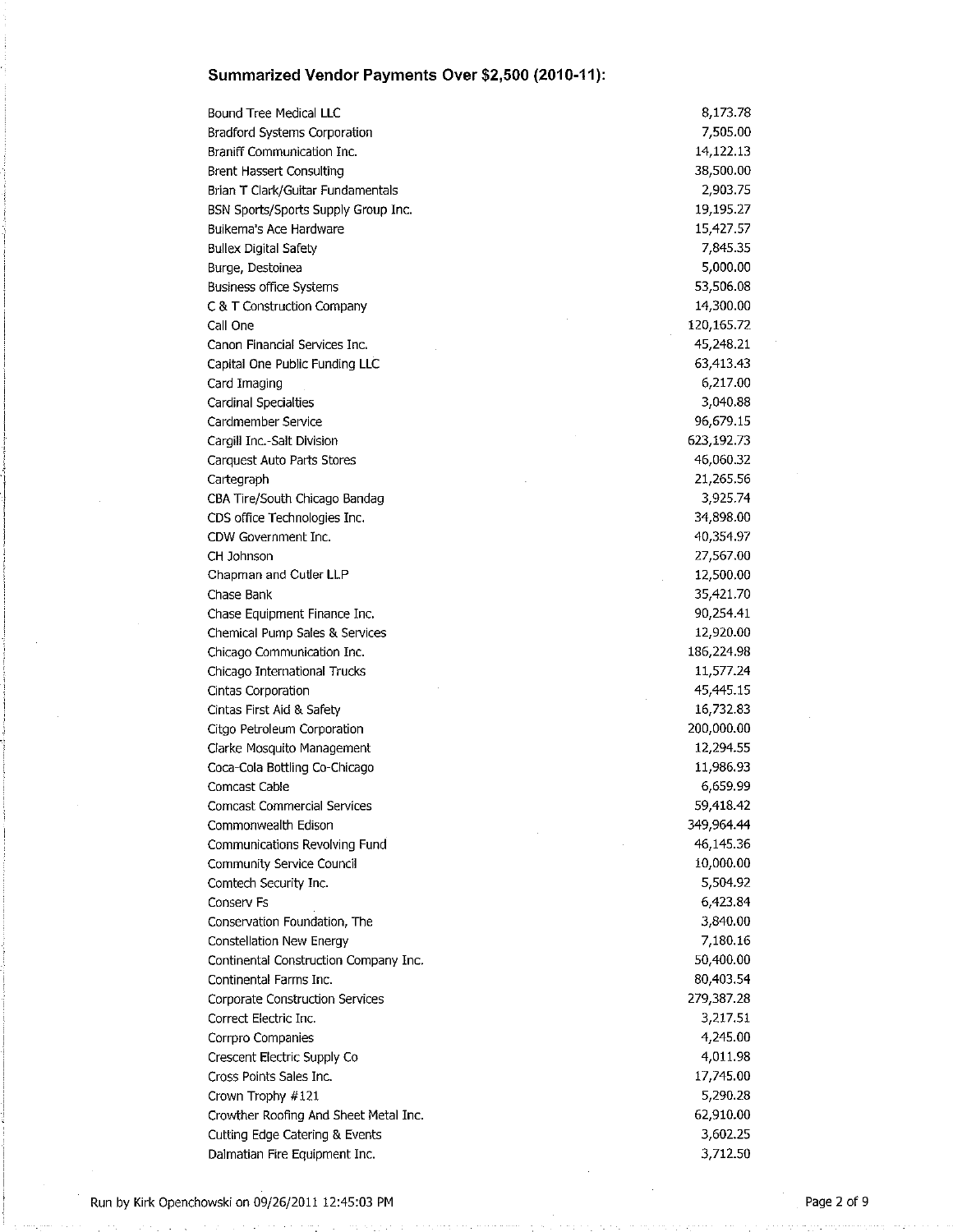| Daystar Computer Systems Inc.               | 4,905.00     |
|---------------------------------------------|--------------|
| Degraf Concrete Construction Inc.           | 139,782.72   |
| Delta Dental Plan of Illinois               | 211,024.40   |
| Denler Inc.                                 | 199,999.68   |
| Des Plaines River Valley                    | 4,000.00     |
| Diamond Unlimited Inc.                      | 136,478.63   |
| Digerati Group LLC                          | 6,408.70     |
| Direct Fitness Solutions LLC                | 21,815.37    |
| Directions Training Center                  | 3,075.00     |
| DJ's Scuba Locker Inc.                      | 6,351.72     |
| Driessen Construction Company               | 144,826.60   |
| Ducal                                       | 5,000.00     |
| East Jordan Iron Works                      | 49,361.16    |
| <b>Edward Hospital</b>                      | 16,128.00    |
| Eich's Sports                               | 5,435.50     |
| Entrust Inc.                                | 3,020.00     |
| Enviro Test Inc.                            | 3,030.00     |
| Environmental Safety Group Inc.             | 17,733.11    |
| Seri/Environmental Systems Research         | 27,113.84    |
| Exelon                                      | 1,426,493.61 |
| Express Signs & Lighting                    | 19,369.50    |
| Fence Store, The                            | 52,030.00    |
| Fidelity Security Life Insurance Company    | 14,484.40    |
| Fine Arts Stageworks                        | 10,297.40    |
| Fire Apparatus & Supply Team Inc.           | 39,929.56    |
| Fire Protection Publication                 | 7,277.25     |
| Fire Towing Inc.                            | 12,725.00    |
| Fireground Supply Inc.                      | 13,960.85    |
| First Ayd Corporation                       | 115,489.85   |
| First Data Corporation                      | 75,088.42    |
| Fisher Scientific Company LLC               | 10,538.58    |
| Fitch Ratings                               | 5,000.00     |
| Fleet Safety Supply                         | 6,657.11     |
| Flexible Pavement Inc.                      | 200,275.81   |
| Foremost Promotions                         | 9,149.15     |
| Fort Dearborn Life Insurance                | 27,375.82    |
| Frontrunner Systems Inc.                    | 391,338.78   |
| Fun Ones Moon Jump Inc./The Fun Ones Inc.   | 3,800.00     |
| G Porter And Company                        | 320,183.45   |
| Gad Group LLC                               | 40,079.81    |
| Gallagher Materials Corp                    | 3,762.72     |
| Game Time                                   | 6,559.74     |
| Gen Power                                   | 8,269.00     |
| Genco Industries Inc.                       | 425,043.36   |
| Georgemiller, Randy                         | 3,150.00     |
| Glenn Stearns, Trustee                      | 21,716.24    |
| GLI Services Inc./George's Landscaping Inc. | 173,574.00   |
| Global Emergency Products                   | 9,821.60     |
| Globe Construction Inc.                     | 671,264.89   |
| Gorski, Theo J                              | 4,430.00     |
| Govconnection Inc.                          | 3,231.25     |
| Grainger Inc.                               | 21,253.10    |
| Green Up Landscape                          | 6,557.00     |
| Group 1 Solution Inc.                       | 25,403.16    |
| Gruen Gruen & Associates                    | 3,325.00     |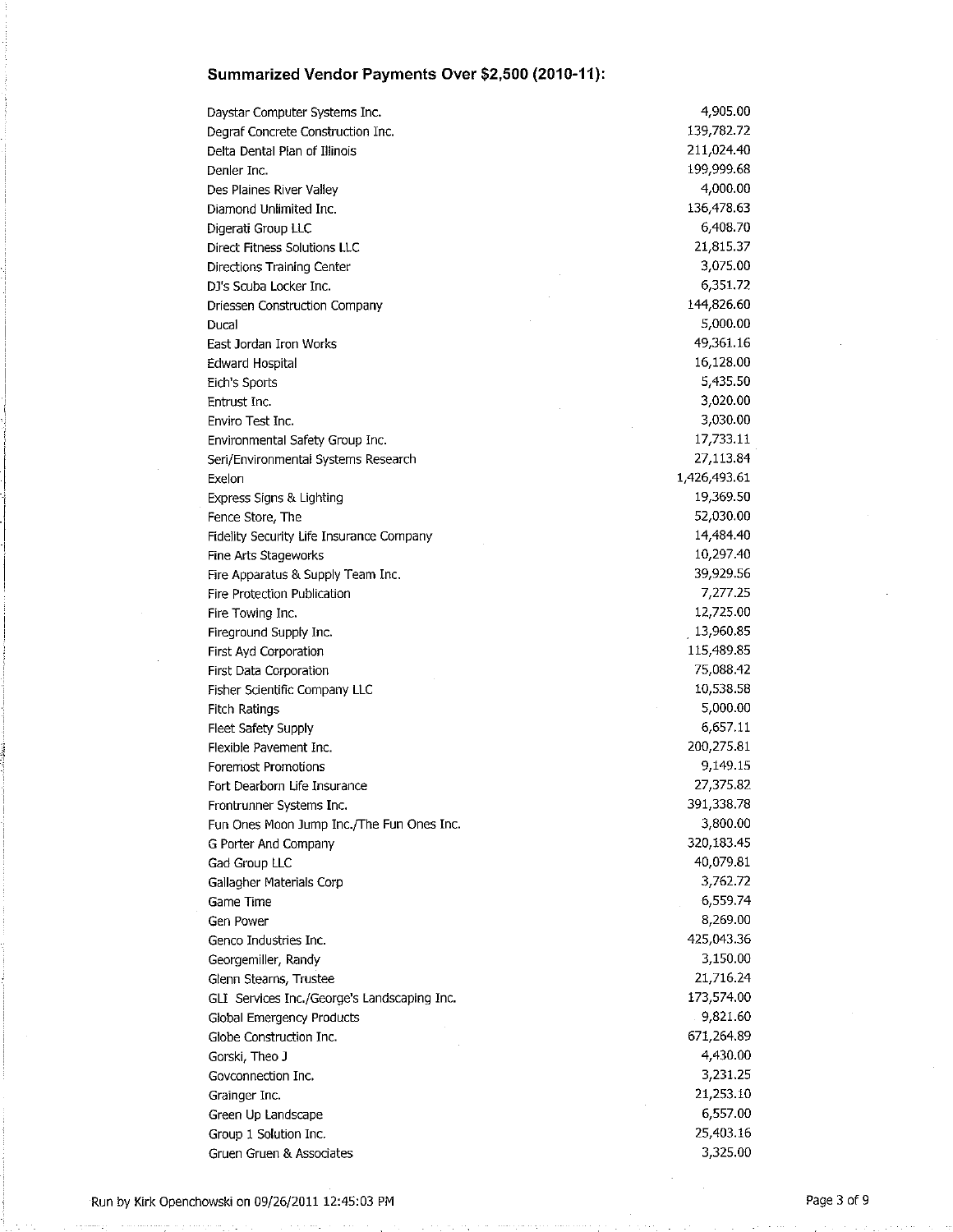| GW Berkheimer Company Inc.                 | 3,138.65     |
|--------------------------------------------|--------------|
| Hach Company                               | 17,760.33    |
| Hall-Cole, Debbie E                        | 5,000.00     |
| Hamilton Roof Systems                      | 4,000.00     |
| Hansen Service Pest Management             | 4,435.00     |
| Hardin Paving Company LLC                  | 98,117.72    |
| Hartford Life Insurance                    | 27,805.00    |
| Hazel Crest Police Department              | 45,000.00    |
| Health Care Service Corp                   | 2,916,488.00 |
| <b>Health Endeavors</b>                    | 5,436.00     |
| Henricksen And Company Inc.                | 178,287.58   |
| Heritage FS Inc.                           | 464,565.03   |
| Hewlett Packard Company                    | 10,427.14    |
| Hinckley Springs                           | 5,367.17     |
| Hitchcock Design Group                     | 187,235.68   |
| Home Depot                                 | 43,320.69    |
| Hoppy's Landscaping, Inc.                  | 76,307.17    |
| Horn, George                               | 3,847.50     |
| Ibrahim, John                              | 5,765.61     |
| <b>ICSC</b>                                | 3,800.00     |
| Identix Incorporated                       | 33,433.00    |
| <b>IEG LLC</b>                             | 25,000.00    |
| Illinois Association of Park District      | 3,566.00     |
| Illinois Department of Employment Security | 70,065.45    |
| Illinois Department of Revenue             | 599,036.30   |
| Illinois Department of Transportation      | 20,892.23    |
| Illinois EPA                               | 1,681,994.04 |
| Illinois Municipal League                  | 2,734.00     |
| Illinois Municipal Retirement Fund         | 428,355.27   |
| Illinois Park & Recreation Association     | 4,702.00     |
| Illinois Public Pension Fund Association   | 3,150.00     |
| Illinois State Disbursement                | 94,154.64    |
| Illinois State Police                      | 6,399.70     |
| Illinois State Police Assets               | 1,073,069.00 |
| Illinois State Treasurer                   | 3,806.09     |
| Illinois Valley Safety Service             | 6,000.00     |
| Impression Cleaning Service                | 38,907.00    |
| <b>IMRF</b>                                | 1,061,444.50 |
| In Pipe Technology Company LLC             | 11,646.00    |
| <b>Infinity Music LLC</b>                  | 2,800.00     |
| Inkwell Ltd                                | 57,087.92    |
| Inland Power Group                         | 18,416.00    |
| Integrity Fire Equipment Inc.              | 3,092.38     |
| Interiors For Business Inc.                | 25,055.58    |
| Internal Revenue Service                   | 4,404,517.86 |
| Interstate Battery of                      | 4,555.40     |
| J & D Enterprises                          | 22,956.71    |
| J & M Decorating                           | 12,861.00    |
| J Hassert Landscaping                      | 286,174.65   |
| Jackson, Velvin                            | 5,000.00     |
| James D. Fiala Paving Co Inc.              | 430,626.67   |
| Jaworski, Janet M                          | 5,000.00     |
| JCM Uniforms Inc.                          | 11,379.12    |
| Joliet Pattern Works Inc.                  | 3,696.79     |
| Jones & Bartlett Publishers                | 5,461.05     |
|                                            |              |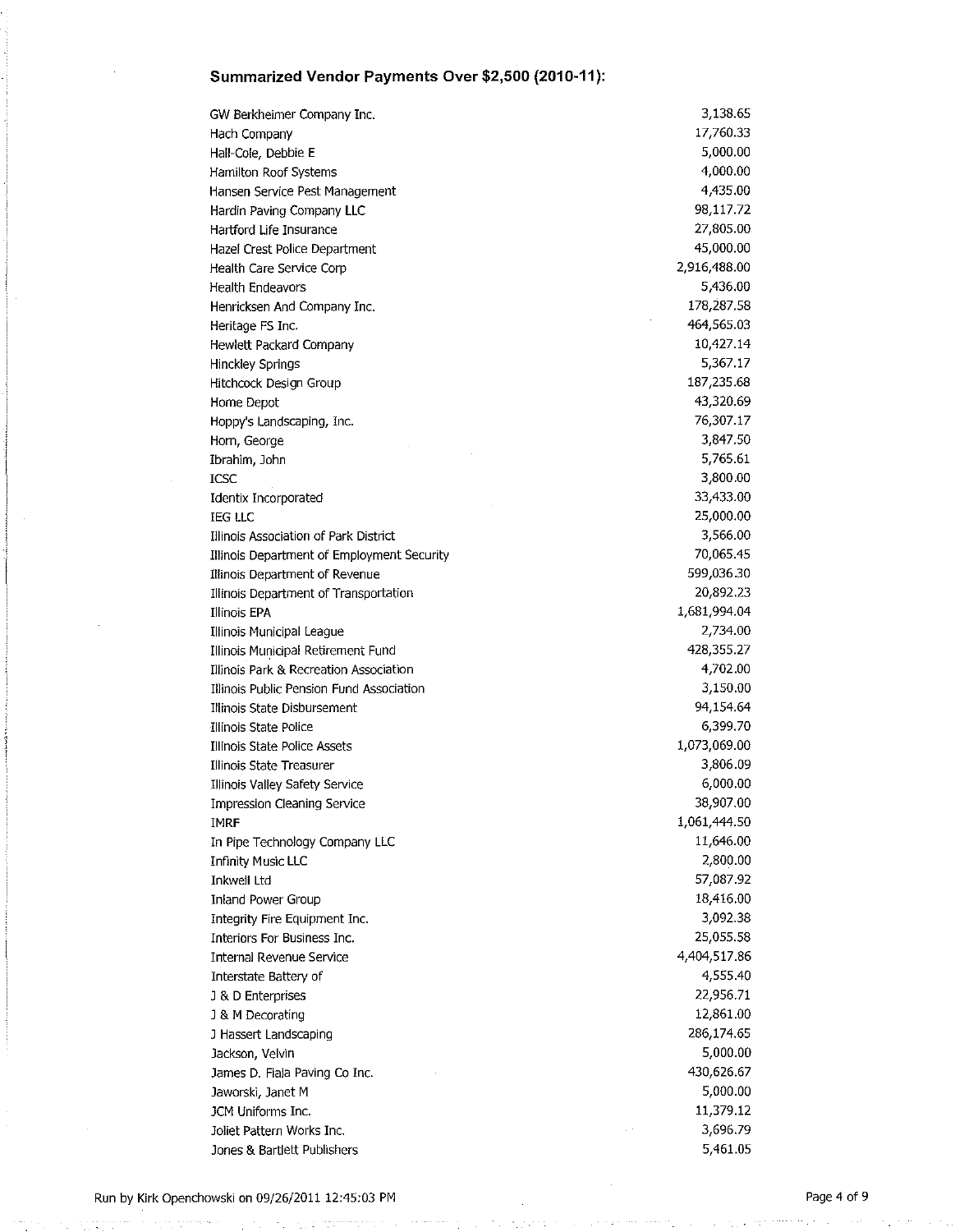| JP Morgan Chase                                       | 517,476.52   |
|-------------------------------------------------------|--------------|
| JS Alberico Construction Co                           | 148,258.66   |
| Julie Inc.                                            | 10,829.17    |
| JW Turf Inc.                                          | 7,822.88     |
| Kane, McKenna And Associates Incorporated             | 27,787.50    |
| KC Audio Inc.                                         | 8,500.00     |
| Keneal Industries                                     | 2,786.70     |
| Kenneth Company                                       | 402,844.32   |
| Ken's Pond & Lake Management Services Inc., Ken Peter | 3,000.00     |
| Kevin Electric Company Inc.                           | 6,499.00     |
| KH Kim Taekwondo                                      | 3,705.00     |
| Kids First Sports Safety Inc.                         | 9,812.70     |
| Knight Security Alarms Inc.                           | 4,465.43     |
| Kolodziej, Jason                                      | 5,000.00     |
| Kustom Signals Inc.                                   | 15,474.50    |
| Lab Safety Supply Inc.                                | 4,426.00     |
| Lake County Divers Supply Inc.                        | 3,485.00     |
| Land And Lakes Company                                | 20,671.00    |
| Landmark Ford                                         | 21,701.00    |
| Law office of J.C. Broihier                           | 3,150.00     |
| Lawson Products Inc.                                  | 14,982.67    |
| Layne Christensen Company                             | 83,818.50    |
| Len Cox & Sons Excavating                             | 246,971.24   |
| Leopardo Companies Inc.                               | 336,732.00   |
| Leverence, Kevin                                      | 9,170.20     |
| Lewis University                                      | 17,834.20    |
| Lexipol LLC                                           | 3,200.00     |
| Locker Room Screen Print                              | 7,957.50     |
| Lockport Township Park Dist.                          | 3,615.53     |
| Lockport, Township of                                 | 2,500.00     |
| Lowes Business Credit                                 | 3,490.61     |
| Lumina Inc.                                           | 25,500.00    |
| Lyon Workspace Products                               | 18,359.28    |
| Mambas Division Ten                                   | 4,750.00     |
| Maglin Site Furniture                                 | 33,058.75    |
| Mahoney, Silverman & Cross LLC                        | 12,993.75    |
| Maintenance Engineering Ltd                           | 4,400.55     |
| Mandley, Eric M                                       | 10,933.00    |
| Markelz office Products                               | 47,626.67    |
| Mark-It Corporation                                   | 13,856.66    |
| Martin Whalen                                         | 75,417.98    |
| Maxim Construction Corp Inc.                          | 3,528,215.10 |
| McAllister Equipment Company                          | 2,517.65     |
| McCahill Painting/Chicagoland Graffiti Removal        | 2,906.25     |
| McCann Industries Inc.                                | 13,321.23    |
| McGladrey And Pullen Lip                              | 68,300.00    |
| McKeown, Fitzgerald, Zollner                          | 34,352.32    |
| Me Simpson Co Inc.                                    | 4,335.00     |
| Meade Electric Company Inc.                           | 1,249,574.66 |
| Mechanical Concepts of Illinois Inc.                  | 268,434.91   |
| Melissa Noto Design Studio Inc.                       | 4,000.00     |
| Menards-Bolingbrook                                   | 6,633.64     |
| Menards-Crest Hill                                    | 18,641.88    |
| Mesirow Financial                                     | 3,147.00     |
| Metro Power Inc.                                      | 51,641.65    |
|                                                       |              |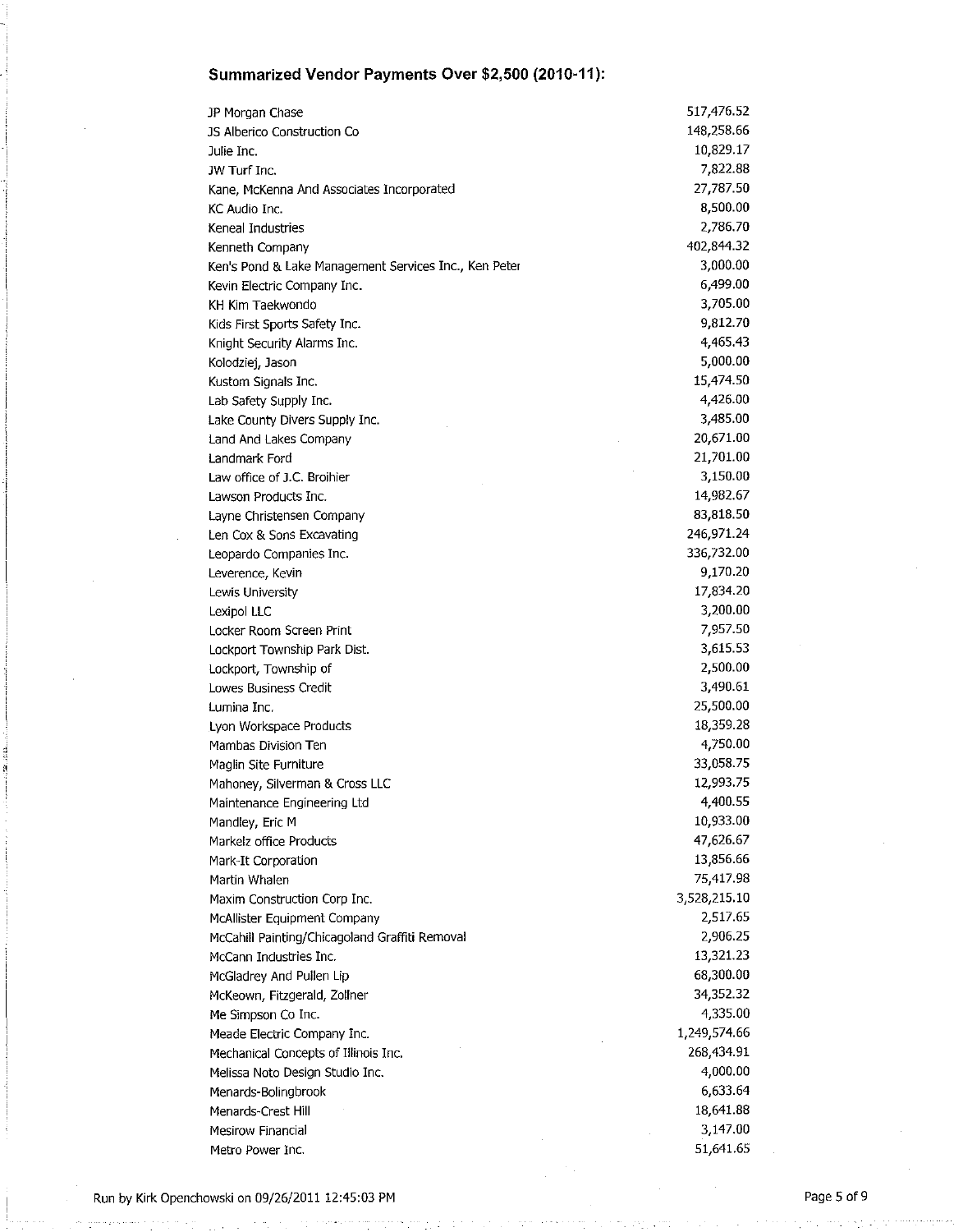| Metropolitan Alliance Police                     | 20,918.00  |
|--------------------------------------------------|------------|
| Metropolitan Industries Inc.                     | 186,686.28 |
| Michael's Pizza                                  | 4,164.97   |
| Micro City Computers                             | 34,201.59  |
| Mid American Water Inc.                          | 41,791.31  |
| Midwest Fence Corporation                        | 6,945.00   |
| Midwest Gym Supply Inc.                          | 9,102.00   |
| Midwest Tar Sealer Co Inc.                       | 21,787.01  |
| Mistwood Golf Course                             | 5,827.09   |
| Monee Rentals & Sales Inc.                       | 4,744.43   |
| Monroe Truck Equipment Inc.                      | 19,962.34  |
| Moody's Investor Services                        | 4,300.00   |
| Moreno, Annette                                  | 5,000.00   |
| Morgan Stanley                                   | 14,321.84  |
| Motorola Inc.                                    | 645,060.73 |
| MPZ Masonry Inc.                                 | 118,088.40 |
| Munch's Supply Co Inc.                           | 3,340.64   |
| Municipal Asset Management Inc.                  | 15,000.00  |
| Municipal Emergency Services Inc.                | 5,990.83   |
| Musco Sports Lighting                            | 188,383.76 |
| Nadeau's Ice Sculptures Inc.                     | 4,041.00   |
| National League of Cities                        | 2,696.00   |
| National Seed                                    | 71,897.00  |
| Nationwide Retirement Solutions                  | 34,701.82  |
| Nee Corp                                         | 6,245.00   |
| Nelson-Harkins Industries                        | 100,712.50 |
| Neptune Chemical Pump Company/Fluid Dynamics     | 4,941.37   |
| New World Systems                                | 70,792.12  |
| Nextel West Corp                                 | 41,850.36  |
| Nicor                                            | 68,410.86  |
| Nitec Communications Inc.                        | 9,768.34   |
| Noak, John                                       | 2,616.99   |
| Norix Group Inc.                                 | 2,677.13   |
| North East Multi Regional                        | 6,340.00   |
| Northway Heating & Cooling                       | 19,382.90  |
| NZJ Welding & Fabrication Inc.                   | 12,136.62  |
| OC Tanner Recognition Co                         | 9,408.28   |
| OCE'-USA Inc.                                    | 2,670.41   |
| Orange Crush LLC                                 | 711,959.50 |
| Oriental Trading Company Inc.                    | 5,668.10   |
| Orland Fire Protect District                     | 116,887.72 |
| Oshkosh Capital                                  | 104,168.57 |
| Otis Elevator Company                            | 4,284.44   |
| Ottosen Britz Kelly Cooper Gilbert & Dinolfo Ltd | 20,943.00  |
| Pal Group                                        | 30,000.00  |
| Palos Heights Police Department                  | 45,000.00  |
| Parkway Imaging                                  | 9,226.55   |
| Party Hoppers                                    | 3,815.00   |
| Pasch & Sons Construction Co                     | 50,142.00  |
| Paul & Mike's Transmission                       | 11,108.11  |
| Paul Borg Construction Co                        | 839,854.30 |
| Paul Conway Shields                              | 2,677.10   |
| Pell III Write On Designs, Jame C                | 6,966.15   |
| Pfeiffer's Auto Body Repair                      | 4,676.50   |
| Pitney Bowes                                     | 3,648.24   |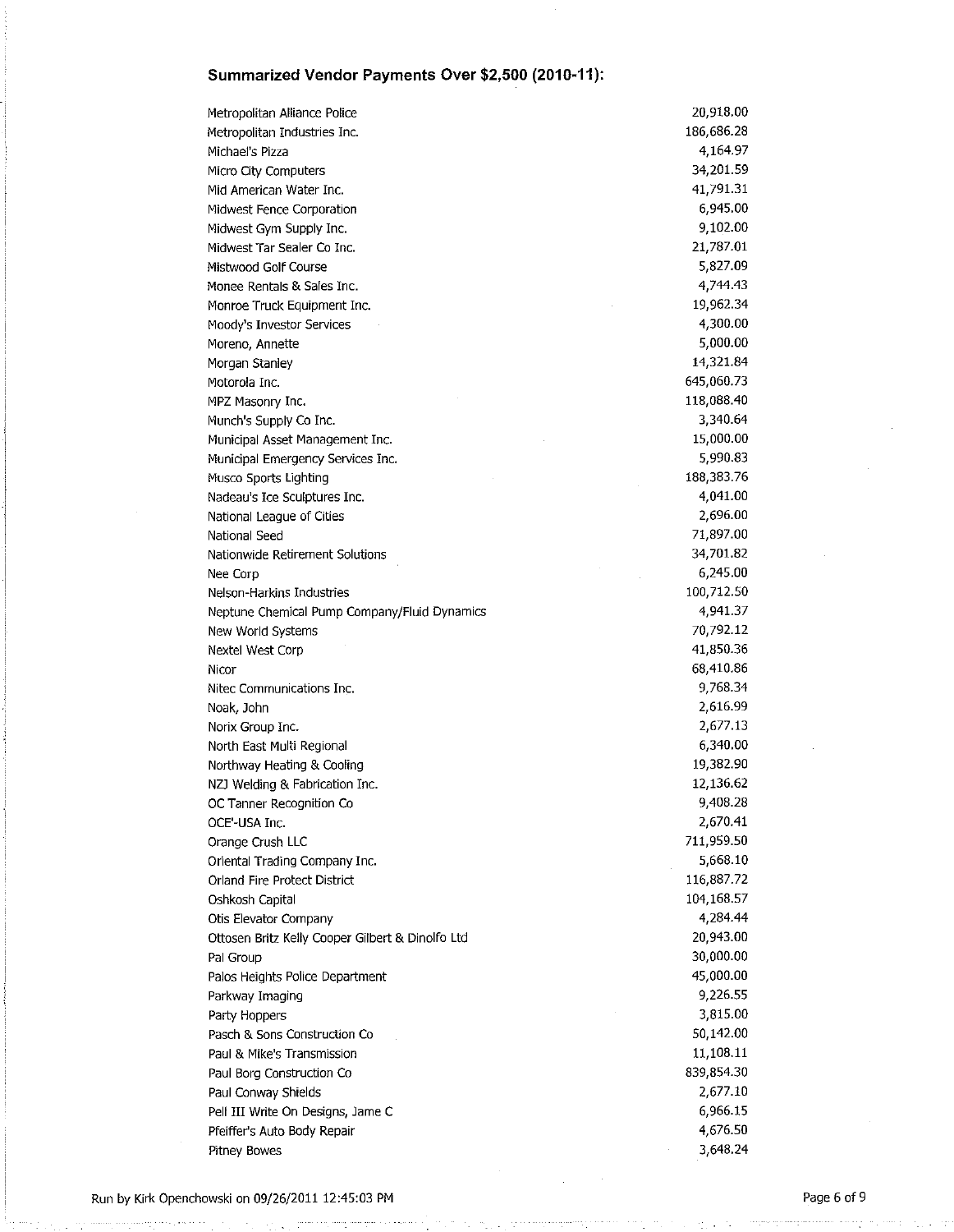| Plainfield Signs Inc.                          | 9,151.71     |
|------------------------------------------------|--------------|
| Polydyne Inc.                                  | 43,090.27    |
| Porter Lee Corporation                         | 17,000.70    |
| Power Equipment Leasing Co                     | 2,649.30     |
| Precision Metals & Hardware Inc.               | 2,996.07     |
| Promo's 911 Inc.                               | 14,354.65    |
| Promotional Marketing Assoc                    | 2,829.00     |
| Propac                                         | 2,974.73     |
| PSA Dewberry Inc.                              | 102,401.41   |
| Quality Crane Services Inc.                    | 2,525.00     |
| Rager, Dennis W                                | 2,648.00     |
| Rainmaker Systems Inc./Symantec Smb Renewals   | 13,980.21    |
| Ray O'Herron Co Inc.                           | 37,007.29    |
| Reichelt Plumbing Inc.                         | 83,981.19    |
| Repos Body Shop LLC                            | 10,902.78    |
| Richard Hofherr/7Th Heaven Band                | 2,800.00     |
| Rink's Gun & Sport Inc.                        | 4,000.00     |
| Rams Utility Services Inc.                     | 16,924.25    |
| Robinette Demolition Inc.                      | 139,782.52   |
| Robinson Engineering Ltd                       | 1,544,533.93 |
| Rochelle Printing Company                      | 59,945.74    |
| Rod Baker Ford                                 | 15,449.38    |
| Romeoville Area Chamber of Commerce            | 4,453.05     |
| Romeoville Firefighter Pension Fund            | 117,302.77   |
| Romeoville Fraternal Order of Police Lodge #15 | 11,250.00    |
| Romeoville Postmaster                          | 14,285.00    |
| Romeoville Youth Football & Cheerleading       | 8,544.00     |
| Roscor Corporation                             | 33,386.85    |
| Rubloff Romeoville, LLC                        | 618,709.85   |
| Ruder Electric Inc.                            | 163,625.29   |
| Ryan, Gail                                     | 3,418.10     |
| S & J Door Inc.                                | 13,554.06    |
| Sam's Club                                     | 16,427.39    |
| Sawyer Falduto                                 | 15,734.00    |
| Schroeder Asphalt Services Inc.                | 101,008.65   |
| Scott Machine Development Corp                 | 5,719.74     |
| Scott's Lawn Care                              | 5,160.00     |
| Sears Commercial One                           | 4,146.76     |
| Seeco Consultants                              | 2,805.00     |
| Service Industrial Supply                      | 6,607.10     |
| Sharpe, Timothy W                              | 6,200.00     |
| Sherwin Williams- Store 3886                   | 7,669.49     |
| Shorewood Home & Auto                          | 11,866.15    |
| Siemens Water Technologies                     | 116,952.51   |
| Sirchie Finger Print Laboratories              | 10,737.80    |
| Smith Ecological Systems Inc.                  | 3,184.95     |
| Solarwinds Inc.                                | 7,194.00     |
| Sound Inc.                                     | 130,603.93   |
| Southwest Town                                 | 83,874.84    |
| Spandonidis, Steve                             | 50,000.00    |
| Spartan Traveling Basketball                   | 3,120.00     |
| Specialty Floors Inc.                          | 6,011.00     |
| Speer Financial Inc.                           | 14,629.79    |
| Spirit Products Incorporated                   | 18,346.00    |
| Sportsfields Inc.                              | 2,771.60     |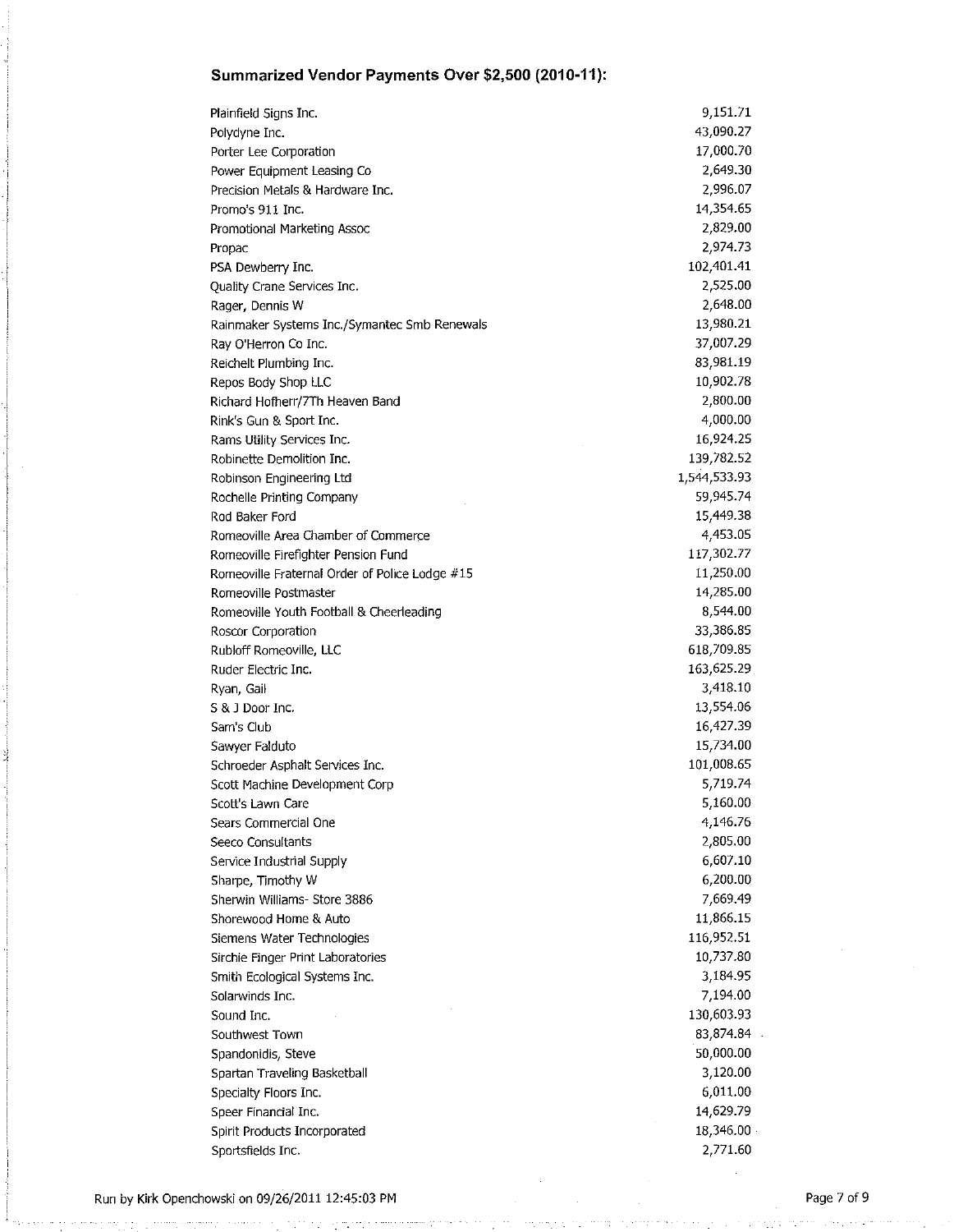| Standard Equipment Company                         | 21,131.59    |
|----------------------------------------------------|--------------|
| Standard Insurance Company                         | 25,236.54    |
| State of Illinois office of The State Fire Marshal | 11,880.00    |
| Steven Spiess Construction                         | 287,329.39   |
| Strand Associates Inc.                             | 86,609.50    |
| Suburban Laboratories Inc.                         | 54,830.45    |
| Sullivan Roofing Inc.                              | 64,401.16    |
| Sun Times Media                                    | 13,844.25    |
| Sunbelt Rentals Inc.                               | 4,234.40     |
| Sutton Ford Inc.                                   | 48,069.00    |
| SW Agency For Risk Management                      | 2,800,407.00 |
| T & C Trapping                                     | 4,170.00     |
| Tameling Industries                                | 8,450.00     |
| Tate, Jamie                                        | 4,500.00     |
| Tee's Plus Screen Printing                         | 5,929.49     |
| Telcom Innovations Group LLC                       | 187,117.35   |
| Telvent Dnt Inc.                                   | 4,194.00     |
| Testing Service Corp                               | 30,261.00    |
| Theodore Polygraph Service                         | 6,200.00     |
| Theodore Polygraph                                 | 5,525.00     |
| Third Millennium Associates Incorporated           | 52,020.55    |
| Thompson Elevator Inspection                       | 8,680.00     |
| Thyssen Krupp Elevator                             | 46,209.00    |
| <b>Tiger Direct</b>                                | 2,671.94     |
| TJR's Locksmith Service Inc.                       | 6,818.02     |
| TKB Associates Inc.                                | 19,152.00    |
| Tracy, Johnson & Wilson                            | 344,813.39   |
| Traffic Control & Protection                       | 25,484.44    |
| <b>Tredroc Tire Services</b>                       | 28,102.99    |
| Tri County Special Service Area                    | 364,305.39   |
| Tri River Police Training                          | 7,990.00     |
| Tri Tech Electric Incorporated                     | 207,119.36   |
| Trojan Technologies                                | 21,793.56    |
| Trugreen Chemlawn                                  | 90,110.10    |
| <b>Trumball Industries</b>                         | 2,868.83     |
| Turnout Rental LLC                                 | 4,900.00     |
| U Haul                                             | 3,233.95     |
| Underwriters Laboratories Inc.                     | 2,877.50     |
| United States Conference of Mayors                 | 3,489.00     |
| United States Postal Service                       | 105,932.41   |
| United Way of Will County                          | 5,031.50     |
| US Digital Designs                                 | 12,543.23    |
| US Netting/National Tool Grinding Inc.             | 2,662.00     |
| USA Blue Book                                      | 17,930.66    |
| V3 Construction Group Ltd                          | 300,310.74   |
| Valley Fire Protection Systems LLC                 | 115,522.50   |
| Valley View School District 365U                   | 36,424.91    |
| Vantagepoint Transfer Agents-#300195 (Irma)        | 57,703.91    |
| Verizon Wireless                                   | 22,491.84    |
| Vision Service Plan                                | 11,237.30    |
| Visual Statement Inc.                              | 2,697.30     |
| Visu-Sewer of Illinois                             | 520,844.62   |
| Vortex Enterprises Inc.                            | 318,136.67   |
| VSA Inc.                                           | 3,286.26     |
| Wal-Mart                                           | 12,965.45    |
|                                                    |              |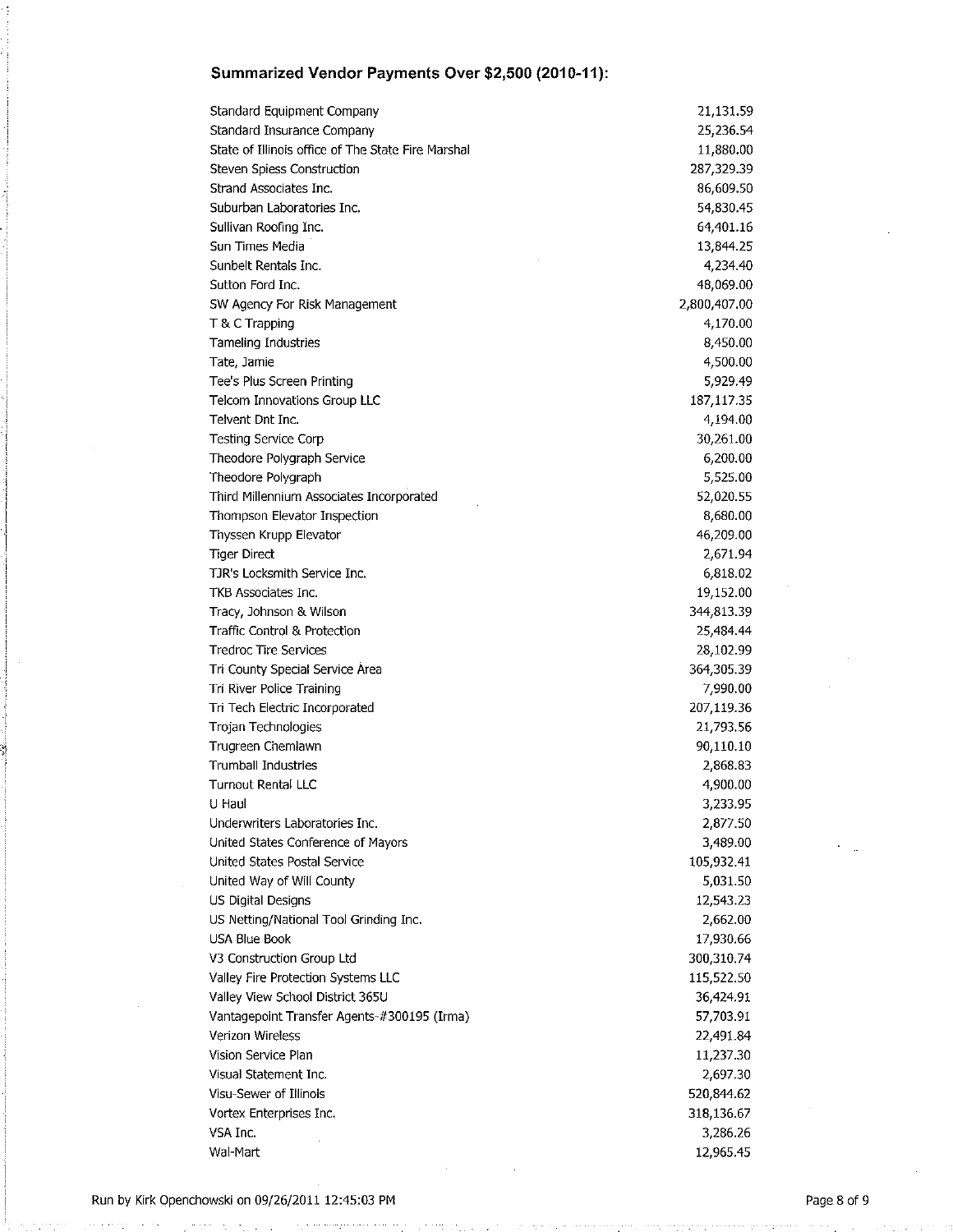| Waste Management of IL Inc.                 | 2,558,097.31 |
|---------------------------------------------|--------------|
| Waukegan Police Department                  | 45,000.00    |
| Waukegan Steel Sales Inc.                   | 530,449.51   |
| Wayne Built& Son Inc.                       | 3,000.00     |
| West Payment Center                         | 2,765.00     |
| White Fence Farm                            | 11,197.32    |
| Will County Center For Economic Development | 11,650.00    |
| Will County Department of Highways          | 980,745.16   |
| Will County Governmental League             | 22,333.00    |
| Will County Treasurer                       | 572,980.25   |
| Williams, Dawn Marie                        | 5,000.00     |
| Wilson Rental Inc.                          | 2,675.93     |
| Window Designs                              | 6,010.00     |
| Wingren Landscape                           | 9,176.72     |
| WIRFS Industries Inc.                       | 39,235.23    |
| Wright, Andrea                              | 5,000.00     |
| WS Darley & Co                              | 5,255.03     |
| Yun Lin, Yi                                 | 5,000.00     |
| Zenon Company                               | 11,561.00    |
| Zoll Medical Corporation                    | 6,682.30     |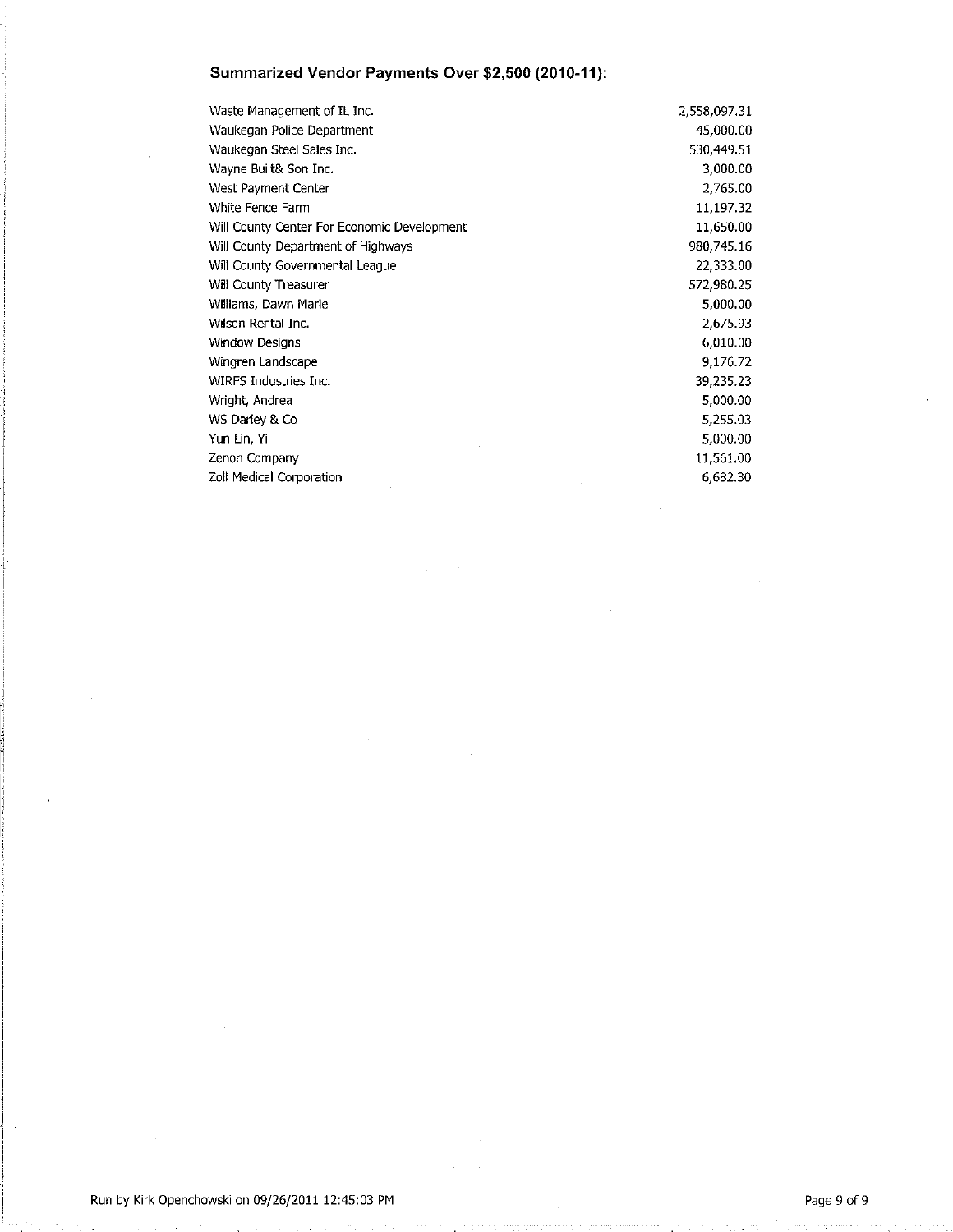#### Payments between \$0 and \$5,000

Adelabu, Adeola Arellano, Arthur Armbruster, Denise A Balsitis, Dennis S Baran, Todd Blattner, Patrick W Blattner, Steven R Boehm, Meghan P Borden, Ashton M Borzym, Brittany A Brady Jr, Casey L Burgess, Kenneth D. Burke, Lindsay Burns, William G Busking, Carol A Cardin, Andres Caron, William G. Cavoto, Derek A Chesner, Jeffrey B Christensen, Jessica N Churulo, Carl J Churulo, Phyllis L Clanton, Tracy M Cochara, Anthony Cochara, Roberta M Conway, Elizabeth D Cortina, Barbara Gucci, Shawn Curry, Antoine D Cutinello, Courtney M Cutinello, Gemma C Dalton, Kristlyn E Damit, Jeffery A Danbrauskas, Charles Davila, Jackelyn R Denney, Matthew T Doty, Jodi L Eickleman, Mitchell D Ellis, Carolyn J Engel, Joseph Estell, Diana S. Figueroa, Veronica Finley, Richard D Fitts, Leslie Fitts, Melissa G Foran, Casey P Frangella, John D. Fratantian, Leah M Fredericks, Richard George Fredricks, Richard Gallardo, Estevan Garcia, Francisco Garibay, Arthur Gerard, Sharon A Gorr, Angela J Gougis, Theresa A Graczyk, James J Griffin, Kenneth Hartanovich, Kaitlin Haywood, Kelsey R Herbst, Diana J Herbst, Thomas Hermes, Jillian L Hewitt, Vince E Hickey, Kevin M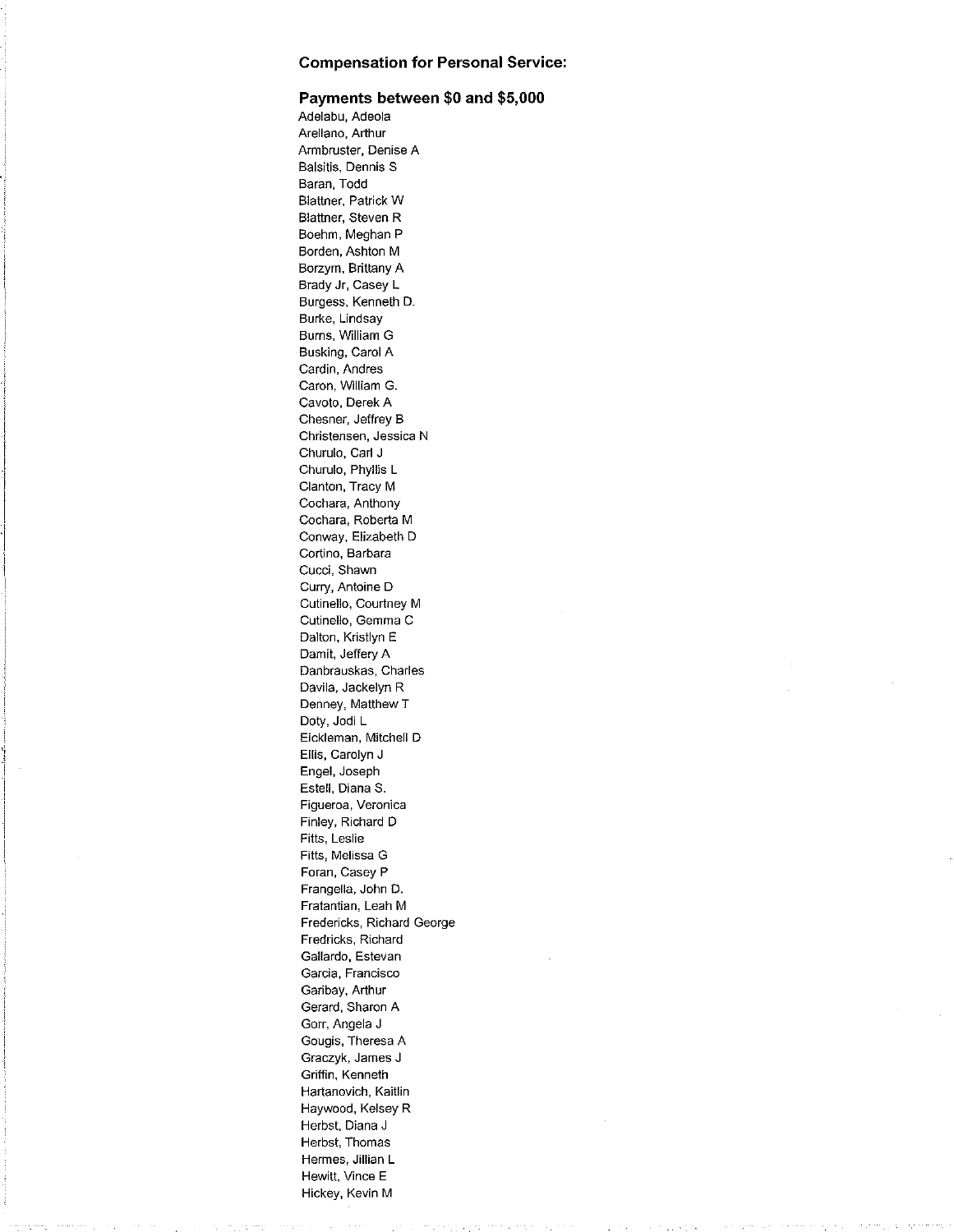Holloway, Raymond E Hord, Kristia Hurdle, Justin Jablonski, Ray T Jackson, Laura A Jacob, Sandra R Jelic, Jon Johnson, Paul Q Karikari, Yaa D Kastner, Brenda C Kazmi, Ali Kelly, Tracy Kemper, Donna M Kinder, Kayla N Kinder, Kristen A Kinser, Jennifer T Kloper, Barry S Kocolowski, Robert J Koepke Jr, John A. Kosiek, Michael G Kosieniak, Glenn Kramer, Mike J Kruczek, Ted B Kusnik, Kevin Libertoski, Shawn Lindmark, Debra Link, Carri Lupo, Monika A Macaluso, Joe Madeja, Kyle Maldonado, Xavier Mandarino, Carolyn T Marshall, Brittany Maty, Matthew P. Mcgovern, Mary A Mcnamara, Lawrence P Mehnert, Jessica V Melendres, Christopher Metzger, George B Miller, Chad M Misheck, Krystyn M Munoz, Adrianna Muska, Melissa Nava, Aron Neu, Callico S Niewinski, Matthew Noel, Debbie Lynn Nurhussein, Jahan O'Brien, Lora O'Brien, William P Olzewski, William S Pajak, Fred Pantaleo, Samantha A Pasquini, Richard Perry, Nicholas C Proffitt, Anthony Pyle, Steven W. Ramaglia, Amanda M Ramaglia, Nicole C Richards, Erin Rickard, Donald Rodriguez, Damisha Roeters, Dave Rutherford, Angela Samuelson, Lynn N Scalise, Luigi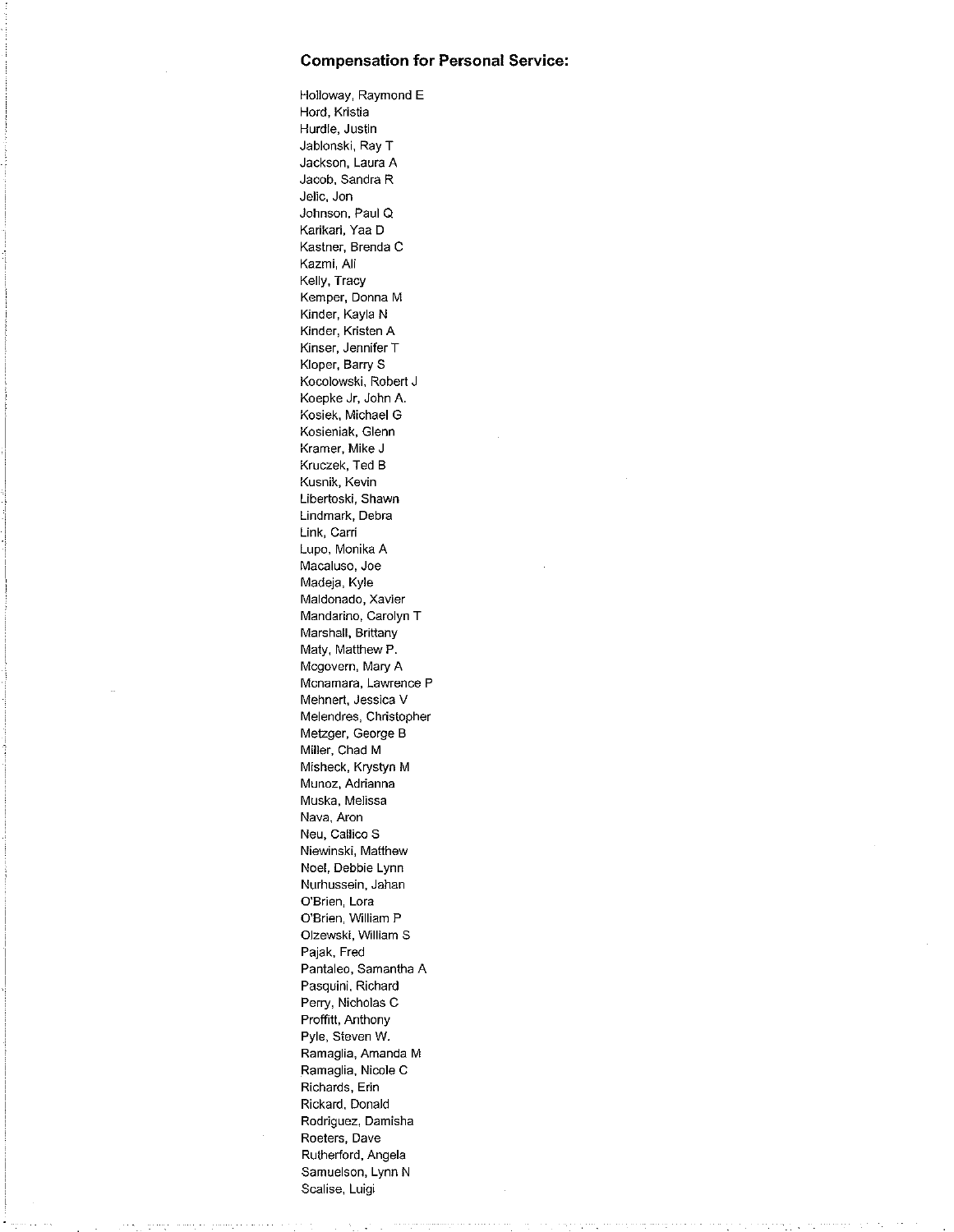Schneider, Jacqueline Schultz, John D Scieszka, Paul A Segebarth, Richard G Senn, Monica Sergeant, Cathy Silich, Joseph Sitterly, Stephen Smidt, Bradley Smidt, Kevin Smith, Charles Sotira, Anthony G Spence, Brian Stoeber, John Szymanski, Ashley Tapia, Dominic Clifford Tapia, Steven S Turvey, Amy Underwood, Kelly R. Vasquez, Arthur C Vasquez, Matthew D Viduna, Kevin Villare, Marcell M Vodicka, Victoria Walsh, Ashley E Weaver, Mark Whately, Paul Wolzen, Gayla A Woodward, Candace E Wright, Kyle Wright, Trevor Wroblewski, Melvin E Yi, Samuel J Zack, Darcy N Zebell, Kevin Thomas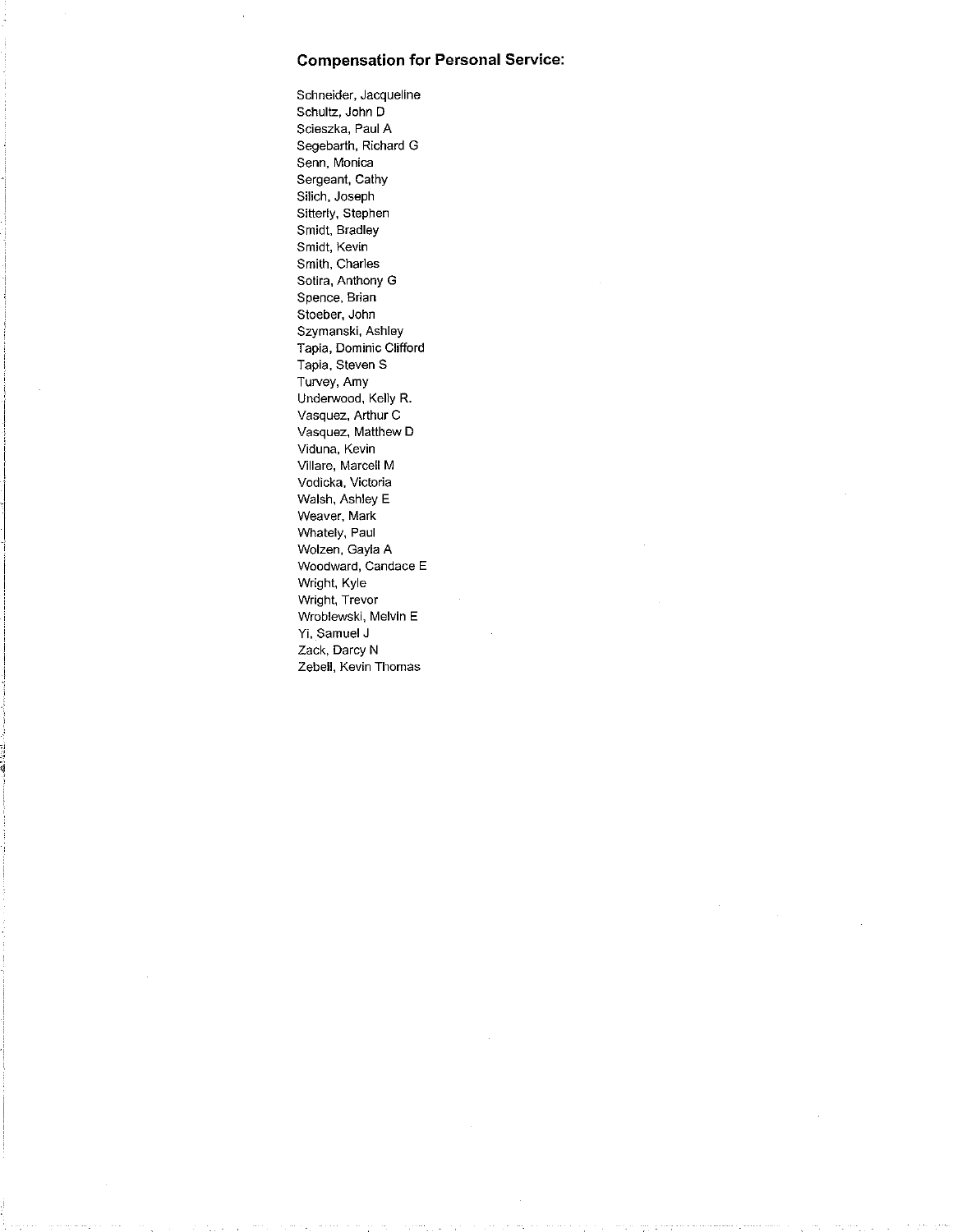#### Payments between \$5,001 and \$10,000

Agnew, Brian C Agnew, Donald C. Anders, Alisa Arellano, Christina L Burke, Stacie Byrne, Allison C Campbell, Matthew Chainuck, Matt Conrad, Aaron J. Conway, Gabrielle Curry Jr, Michael A Derudder, Janet M. Esquivel, Anthony P Esquivel, Deanna P Flynn, Tim Frank, Thomas A Giganti, Thomas F Gilbert, Brittany Giza, Walter S Griff, Alex Hardin, Patrick Hardy, Raymond Hartley, Daniel J Hoffman, Howard Q Hoffman, Ii James M. Hoffman, Sandra L Holloway, Bernice E Janecek, George Karczmarczyk, Pawel Karczmarczyk, Thomasz S Letizia, Steve H Linklater, Ryan Loggains, Derek Mccartan, Edward J Moy, Earl J Newcomb, Jenna K Patrick, Betty A Proffitt, Cynthia L Pyzalski, Carrie J Pyzik, Angieann Ramaglia, Lisa Rauch, Gary Rojas, Wenceslao Scheinpflug, John Shadley, Eleanor Smith, Blanche Sparger, Jeff M Spradau, Thomas Sullivan, Sean P. Targonski, Anna M Veseling, Michael J Wallace, Danny L Walls, Beth G Walls, Marilyn A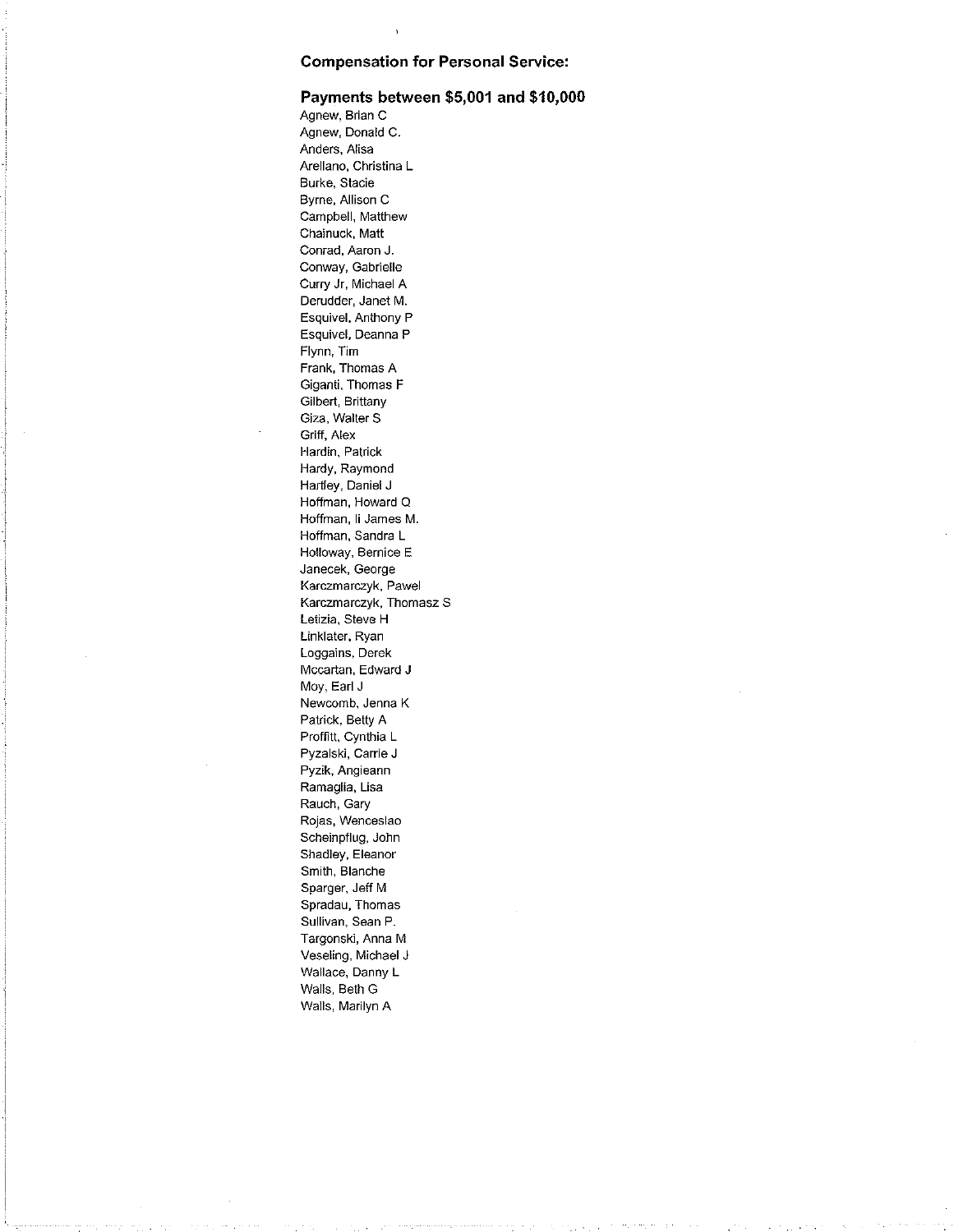### Payments between \$10,001 and \$15,000

Antos, Randall S Austin, William Bojarowicz, Daniel M. Cavazos Jr, Inocencio Chavez, Jose Clancy, Brian Cleary, Patrick Collins, Michael John Copp, James P. Ford, Frederick L. Hardy, John A Hill, Debra R Hupe, Sara K Koris, Theresa Markowski, Joseph Mason, Michael R Micklevitz, Sue Palmer, Jeremy P Palmiter, Linda S Pekelder, Robert L Polino, Theresa Richards, David Snow, Brett Surane, Katelyn R. Tamulis, Marian G Tasso, Daniel Vlahakis, Elizabeth K. Payments between \$15,001 and \$20,000 Adams, Daniel Clancy, Linda Gaeta, Erica Heil, Stephanie M Hyland, George Kiser Jr, John W Littrell, Mike O'Leary, Kevin M Rizzatto, Elizabeth Spiewak, Kathy T Tesar, Ursula Payments between \$20,001 and \$25,000 Almodovar, Denise M Arellano, Michael J Baczek, Sarah A Baker, Laura Burke, Iii Joseph S Chada, Michael R Cortez, Gilbert D Frederick, Michael J Giunta, Catherine A Hans, Joseph Kerlin Jr, Walter Kostelny, William Parenti, Michael Pokorney, Jeffery Prokopec, Timothy A Repke, Joanne E Schroeder, Matthew R Tyler-Miller, Consandra Zasada, Richard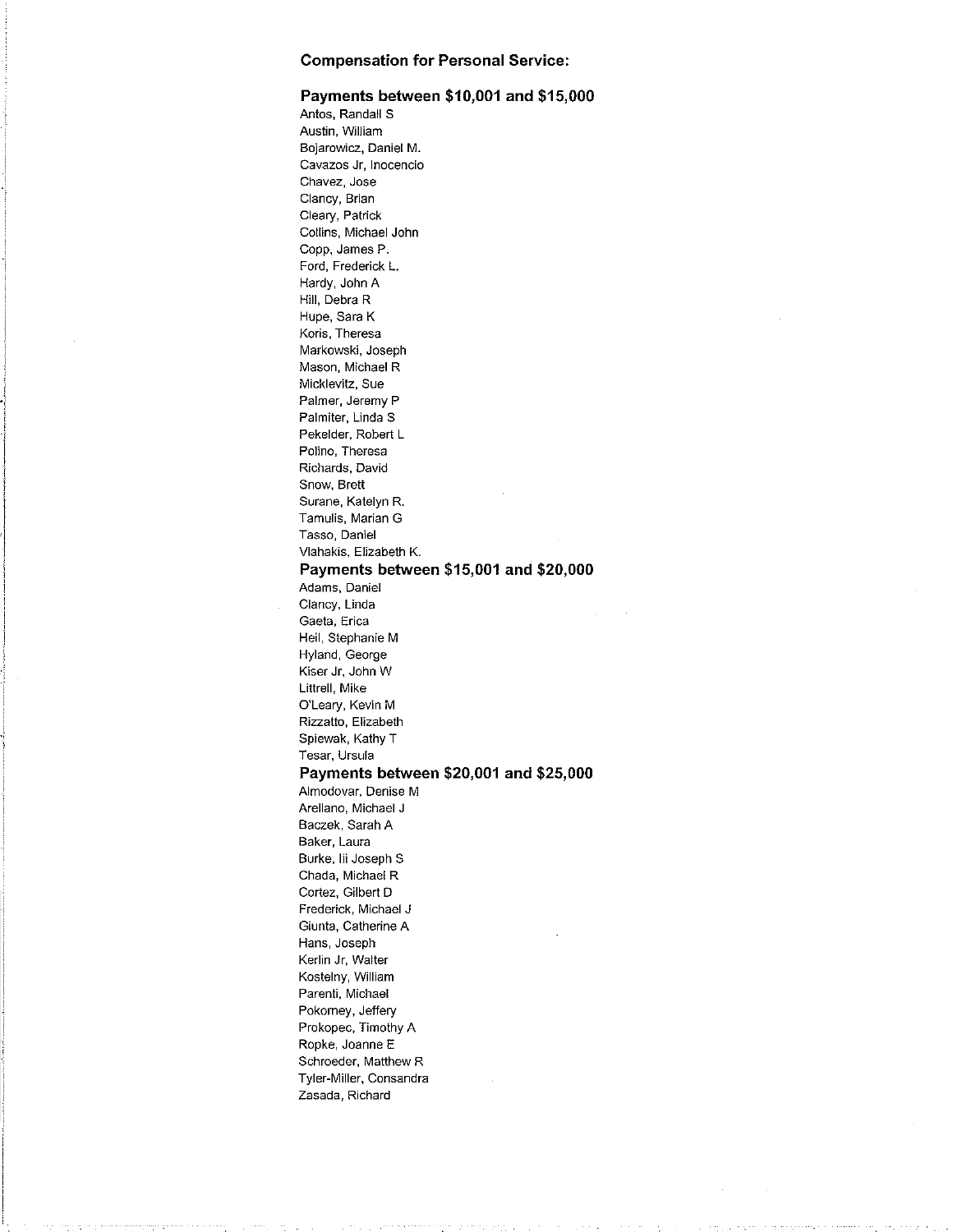#### Payments between \$25,001 and \$30,000 Blattner, Karen R. Bus, Kevin Cajigas, Marlene Davanon, Robert G Dowhen, Cassandra Duckmanton, Ryan R Gieser, Kathy A Grachan, Robert J Horn, George Trevillian, Angela R Vandrush, Edward P Payments between \$30,001 and \$35,000 Bourg, Donna M Dillenbeck, Michael A Mazzulla, Eugenio Payments between \$35,001 and \$40,000 Bell, Joseph Buckholtz, Jason L Cosme, Linda Czupryn, Daniel Gorman, David Kujat, Stacy L Metoyer, Viola Michalec, Robert Mobley, Adam W Wohlrab, Matthew K Payments between \$40,001 and \$45,000 Brooker, Rhonda A Carbonara, Stacy A Cortez, Daniel C

Duffels, Catherine M Dyer, Shawn M Dylik, Connie A Engel, Natalie Green, Justin G Harris, Rebecca Hess Jr, Maurice W Jahn, Donna M Konieczny, Kellee M Maggio, Teresa Moloney, Jamie Nackers, Pamela Lynne Olson, Bradley H Petro, Daniel A Raupp, Leslie C

Vejvoda, James Robert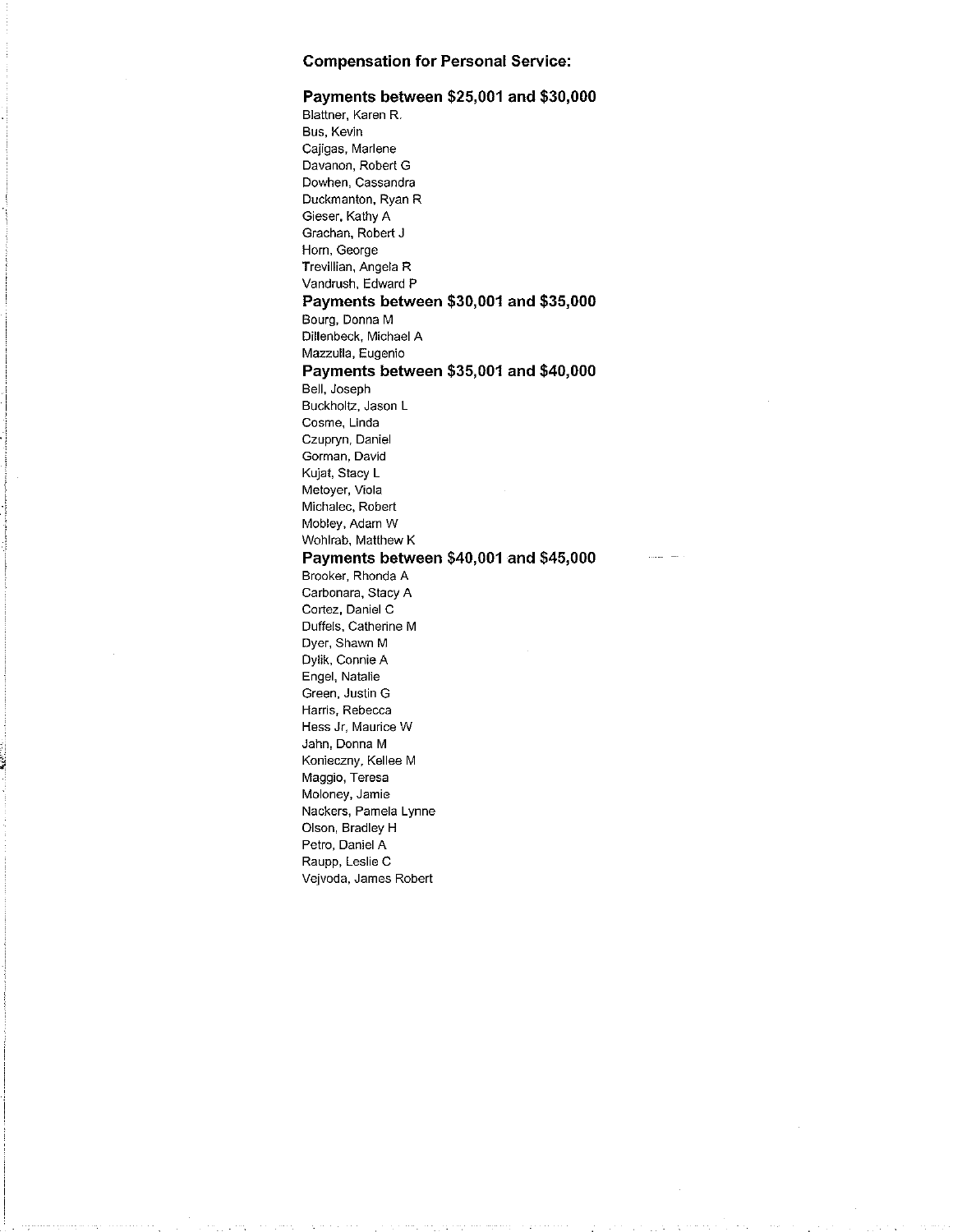#### Payments between \$45,001 and \$50,000

Becker, Deborah A Cardoni, Marissa Goughenour, Laura Green, Tina Marie Hansard, William M Helton, Mary Ann Janecek, Regina J Leiting, Gary G Lestronge, Theresa A Mireles, Raquel J Morrell, Barbara A Reinbacher, Shari L Socha, Joseph Szalinski, Alexander F Tate, Jamie M Vujtech, Lawrence R Willis, Eric S Wolf, Susan A Payments between \$50,001 and \$55,000 Balsitis, Dennis Charniak, Michael R Cotter, Diane Doman, Anna Eccleston, Elizabeth A Fournier, Judy Ibrahim, Jon Mcchesney, Clifford S Normand, Scott A Roberts, Candice M Scharnagle, Geriann Schergen, Susan A Spence, Linda M Spradau, Michael T Tapia, Kris A Till, Ann Marie Payments between \$55,001 and \$60,000 Barto, Andrew Dibbern, Barbara Donnelly, Richard Garber, Patricia M Jacobs, Christina Karkula, Peggy Murray, William Thessenvitz, Bruce Torres, Gema M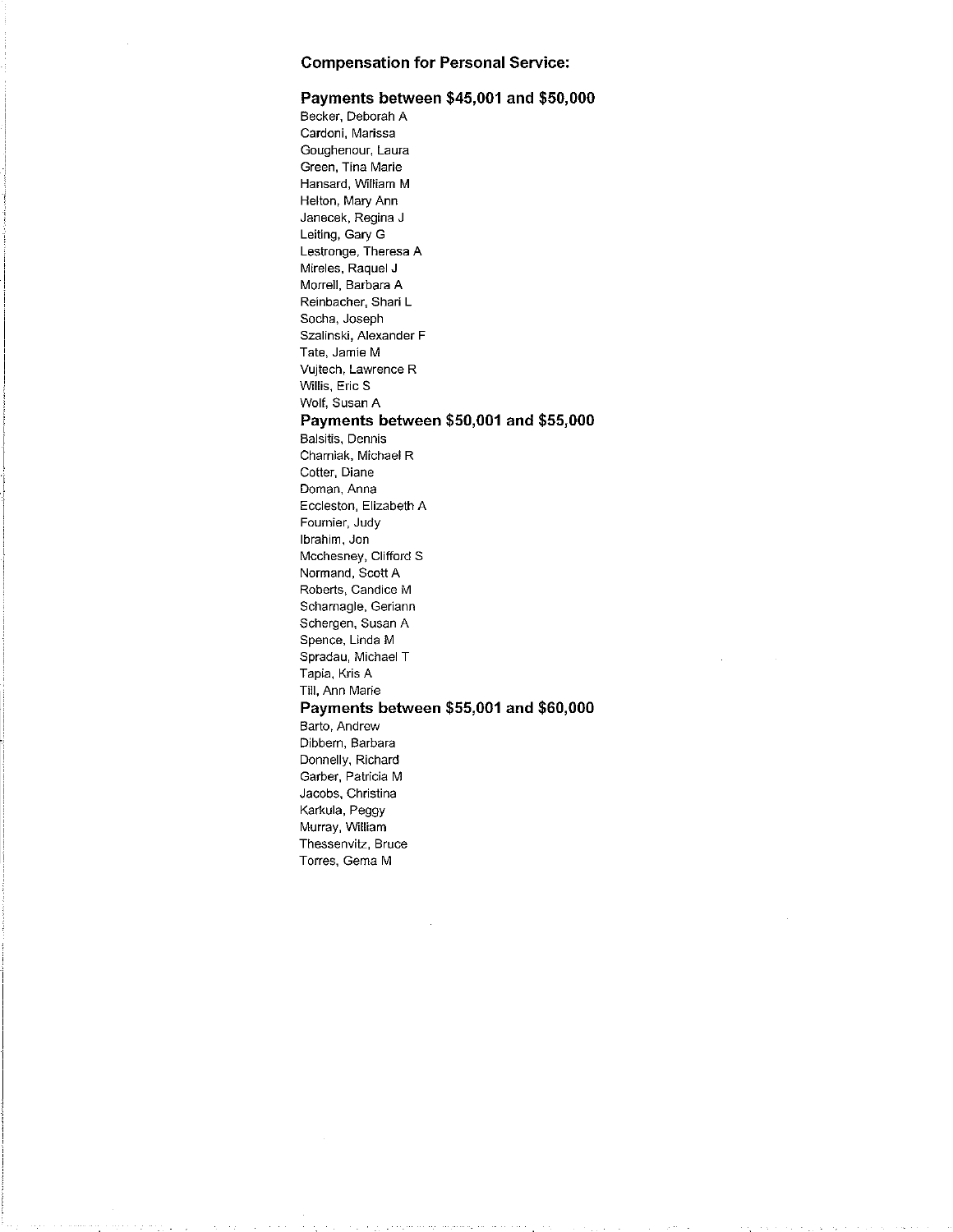#### Payments between \$60,001 and \$65,000

Aldridge, Nancy L Allen, Lisa M Blankenship, Tina Darga, Nathan Donegan, Diane L Foran, Daniel J Lynch, Lisa A Maldonado, William N Mccauley, Guinn Norkus, Wesley Petro, Leah R Shawmeker, Phillip D Sullivan, Thomas M Tapper, Brian J Valencik, Cynthia Wahlgren, Kristine J Wallace, James L Warren, Nancy M Whitaker, Sharon D Payments between \$65,001 and \$70,000 Campos, Robert Clow Jr, Franklin Andrew Data, Wayne J Hlava, Jeffrey A Jimoh, Sadiq A Johnson, Brian R Jost, Mark B Mandrelle, Steven E Mccauley, Steven W Mchale, Kevin R. Mckay, Daniel W Oka, Robert J Olejniczak, Ted S Padilla, Scott Rizzatto, Louis Simpson, Phillip Weatherford, James Yeater, Glen A Payments between \$70,001 and \$75,000 Burns, Leroy D Concannon, Christopher Cragher, Charles Des, Lauriers Edward J Duffels, Joseph R Howe, Tracy L Jandura, Jason Koziol, Kevin J Legner, Dustin M Lindner, Shawn P Loritz-Derusha, Linda J Mikos, Steve Murawski, Brett M Murphy, Mark R Noak, John Peterson, Brian R Przbylski, Mark R Showers, Karyn Stach, Patricia M Szymala, Arthur Z Till, Kenneth G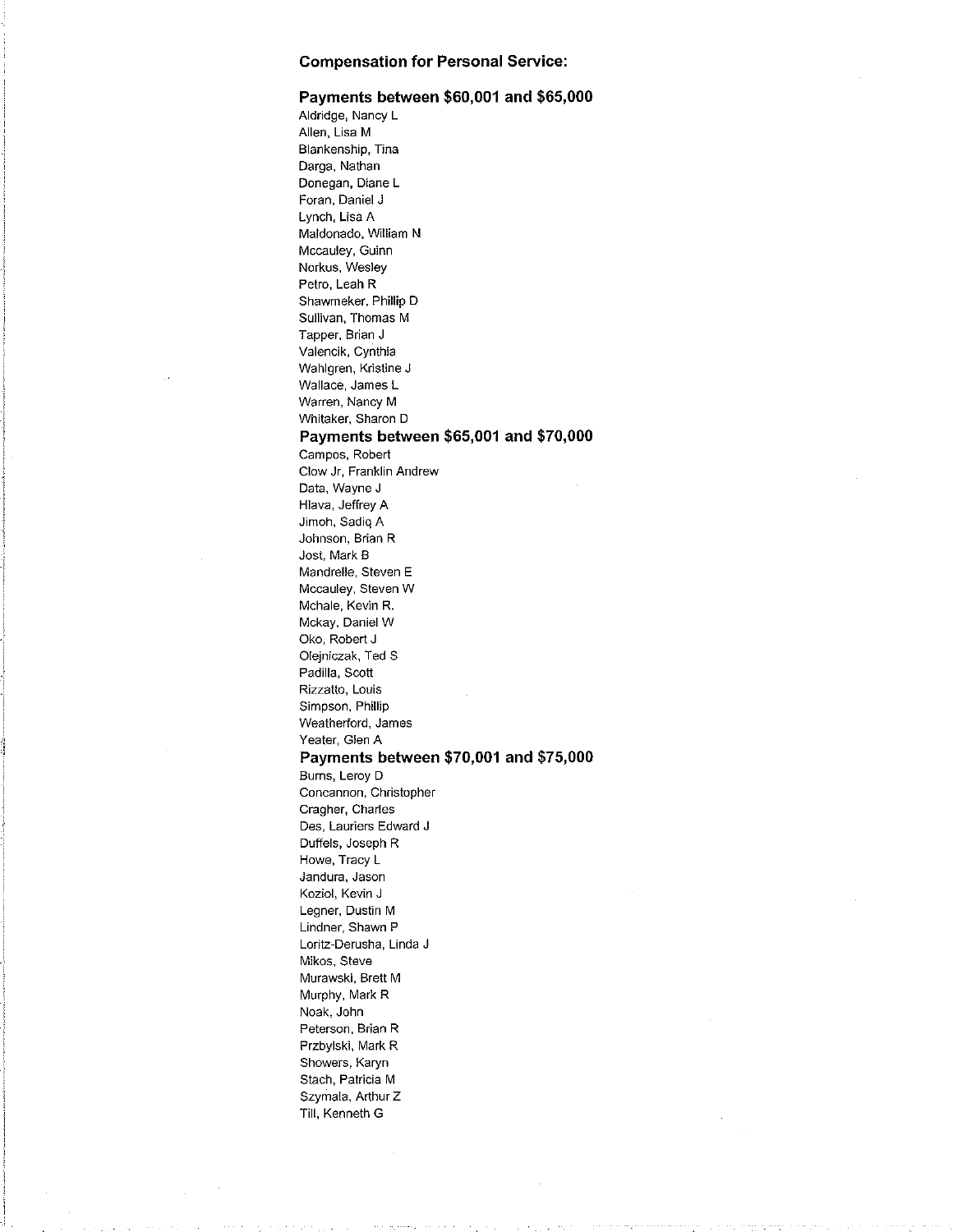#### Payments between \$75,001 and \$80,000

Braasch, Michael W Chitty, Joel A Chorzempa, Ryan Dorsey, Thomas J Gatto, Amanda L Grzyb, Alan N Knutsen, Kimberly A Kurtenbach, John J Leon, James M Novak, Anthony T O'Connell, Colleen Weisbrodt, John Worm, Jeffrey Payments between \$80,001 and \$85,000 Clesceri, Nicholas J Congoran, Matthew Crandell, Kevin J Doretti, Michael Festerling, Ryan M Garrett, Mary E Giniat, Steve R Heil, John A Helton, Brandon D Henry, Marty P Kittle, Timothy Lestronge, Eric Mann, Doris Mcguire, Robert Swiatek, Christopher Wagner, Sean J Wallace Jr, Charles Zakula Jr, Daniel B Payments between \$85,001 and \$90,000 Bejda, Mimi Caldwell, Dawn M Drey, Christopher Groth, Carl Jones, Woodsman Kirstein, Gabriel W Mccammond, Steven W Schoenhoff, David Schoenhoff, Derek F Stoppenbach Jr, Robert Thompson, Aaron W Wallace, Charles E Wietting, Ronald A Wills, Dale A Wright, Theodore S Zaborowski, Robert A